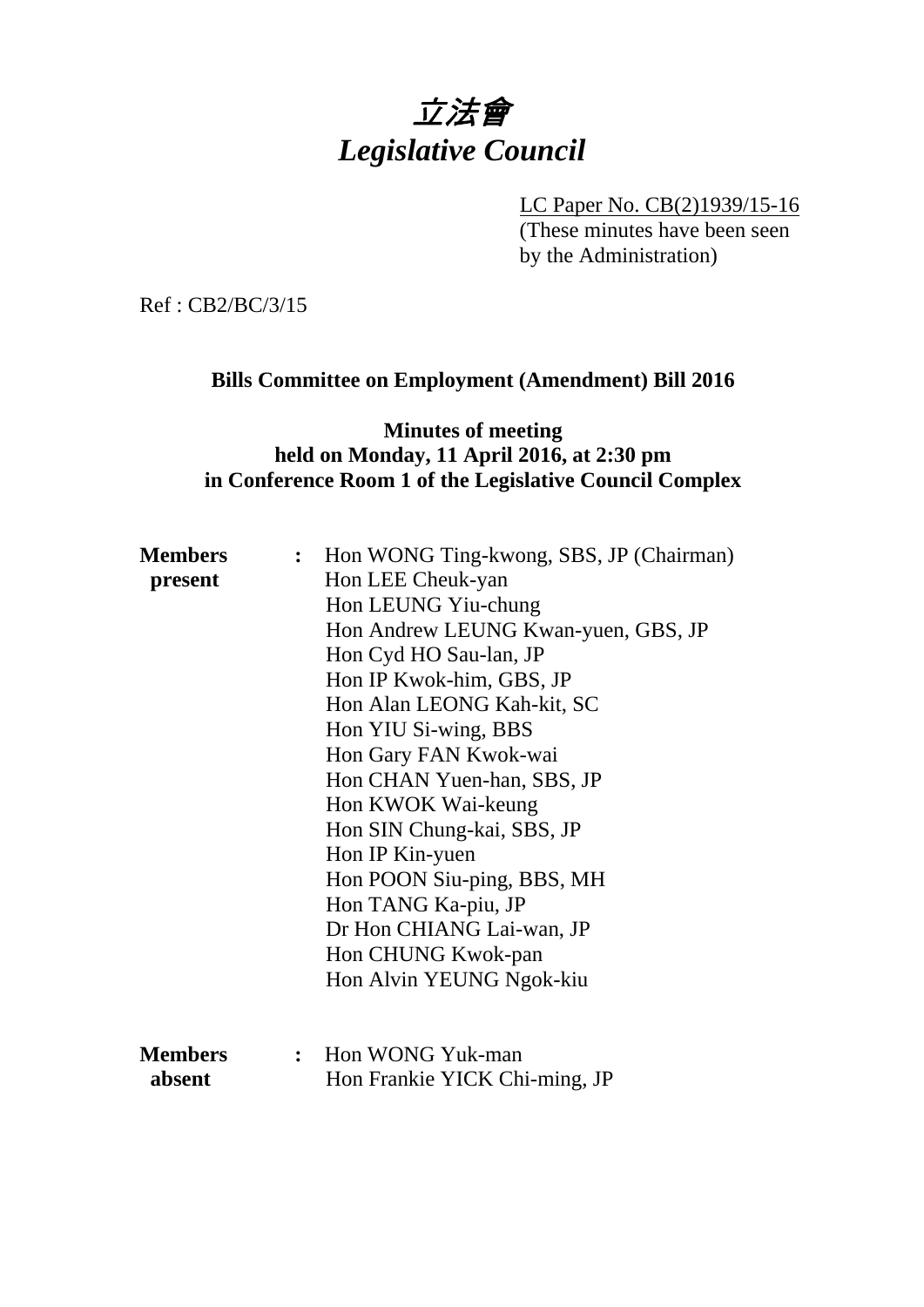| <b>Public Officers :</b><br>attending | Item I                                                                                    |
|---------------------------------------|-------------------------------------------------------------------------------------------|
|                                       | Ms Melody LUK<br><b>Assistant Commissioner for Labour</b><br>(Labour Relations)           |
|                                       | Mr Simon LI<br><b>Chief Labour Officer (Labour Relations)</b><br><b>Labour Department</b> |
|                                       | Ms Cecilia CHAN<br>Senior Labour Officer (Labour Relations)<br><b>Labour Department</b>   |
|                                       | <b>Ms Betty CHEUNG</b><br><b>Senior Assistant Law Draftsman</b><br>Department of Justice  |
| <b>Attendance</b><br>by invitation    | $:$ Item I                                                                                |
|                                       | <b>Liberal Party</b>                                                                      |
|                                       | Mr SHIU Ka-fai<br>Vice Party Chair                                                        |
|                                       | <b>Manpower Concern Group</b>                                                             |
|                                       | Mr WONG Kwai-sang                                                                         |
|                                       | <u>The Federation of Hong Kong &amp; Kowloon Labour Unions</u>                            |
|                                       | Mr YAU Yik-shing<br>Secretary                                                             |
|                                       | <b>Hong Kong Professional Teachers' Union</b>                                             |
|                                       | Mr CHAN Hung<br>Director of Rights & Complaints Dept                                      |
|                                       | Individual                                                                                |
|                                       | Mr WONG Kai-yeung                                                                         |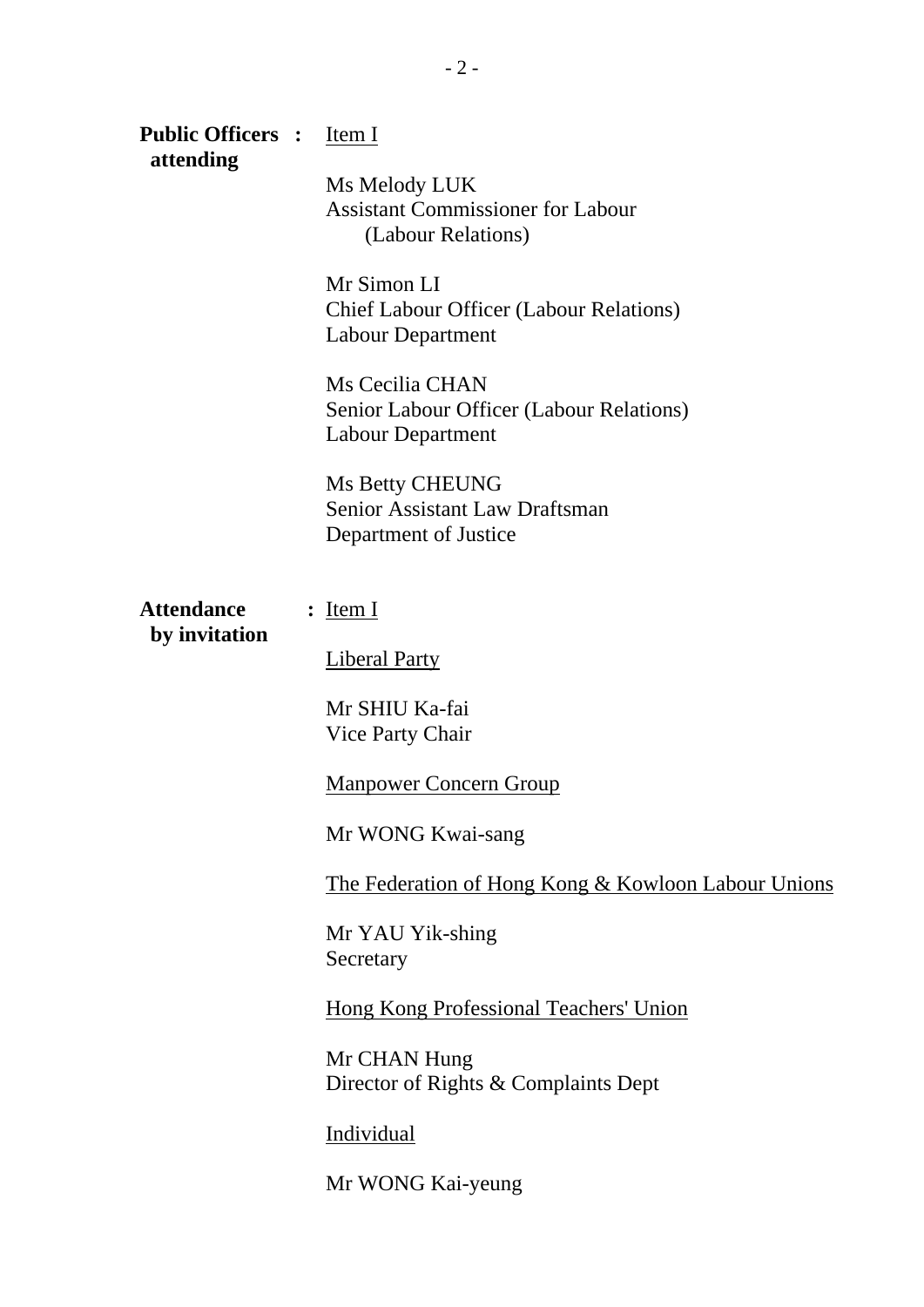Labour Party

Miss Suzanne WU Chairperson

Hong Kong Confederation of Trade Unions

Mr FAN Cheung-fung Organizer

Individual

Mr LAI Chi-po

民生議政

Ms YAU Mei-po

合味道杯麵之友

Miss WONG Hiu-kwan

Hong Kong Chef Union

Mr YEUNG Yue-chung

Individual

Mr LEUNG Kam-wai Kwai Tsing District Council member

Great Tsing Yi

Mr NGAN Lit-chau

Individual

Mr CHONG Ka-wai

Neighbourhood and Worker's Service Centre

Mr WONG Yun-tat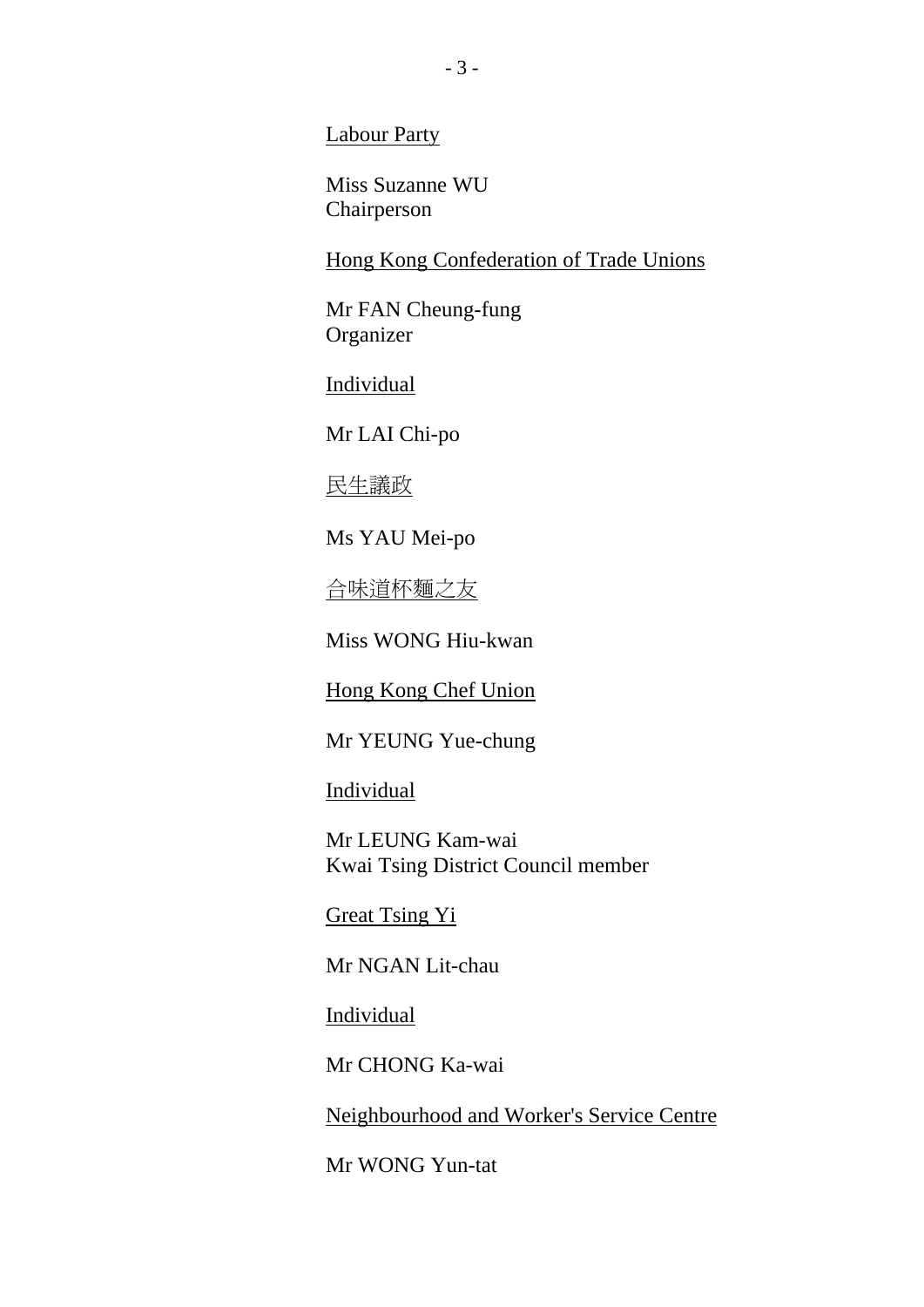|                               |                | Hong Kong Buildings Management and Security Workers<br><b>General Union</b><br>Mr TAM Lok-kei<br><b>Chief Executive</b><br>Individual<br>Ms Christine FONG Kwok-shan<br>Sai Kung District Council member |
|-------------------------------|----------------|----------------------------------------------------------------------------------------------------------------------------------------------------------------------------------------------------------|
| <b>Clerk</b> in<br>attendance | $\ddot{\cdot}$ | Miss Betty MA<br>Chief Council Secretary (2) 1                                                                                                                                                           |
| <b>Staff</b> in<br>attendance |                | : Mr Alvin CHUI<br><b>Assistant Legal Adviser 3</b><br>Ms Mina CHAN<br>Council Secretary (2) 1<br>Ms Kiwi NG<br>Legislative Assistant (2) 1<br><b>Miss Lulu YEUNG</b><br>Clerical Assistant (2) 1        |

#### Admin

#### **I. Meeting with deputations and the Administration**

1. The Bills Committee deliberated (index of proceedings attached at **Annex**).

2. Members received oral representations from 17 deputations/ individuals on the Employment (Amendment) Bill 2016 ("the Bill") at the meeting. The major views and concerns expressed by deputations and individuals attending the meeting are summarized as follows:

(a) the majority of deputations and individuals giving views at the meeting supported the proposal of making an order for reinstatement and re-engagement without the requirement of an employer's agreement;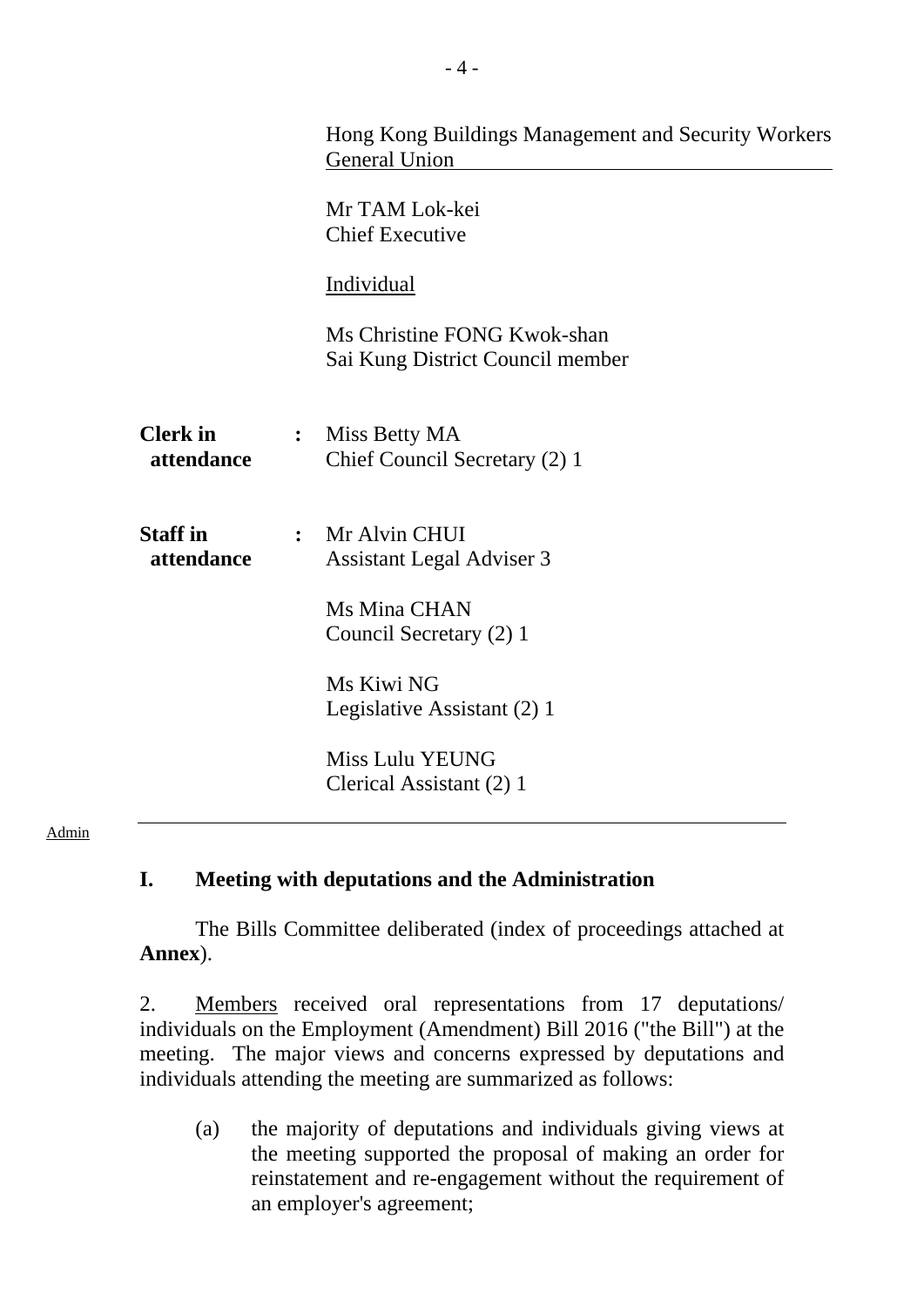- (b) to enhance greater protection for employees, some deputations considered that remedies under the Bill should also be granted to employees who were not employed under a continuous contract or for a period of less than 24 months. Some deputations were of the view that non-compliance with an order for reinstatement or re-engagement by an employer should be made a criminal offence. Some deputations considered that the Administration should increase the amount of the further sum, in order to provide sufficient protection for employees, especially higher-paid employees; and
- (c) there was, however, an opposing view that it was impracticable for an employer to reinstate or re-engage a dismissed employee on a mandatory basis due to deterioration of working relations or loss of mutual trust and confidence between both parties. Given that the employer who did not agree to an order for reinstatement or re-engagement was liable to pay the dismissed employee terminal payments and compensation up to \$150,000, the proposed further sum would in effect impose double penalty on an employer who considered it inappropriate to reinstate or re-engage the employee concerned.

3. In response to the views and concerns raised by deputations and individuals attending the meeting, the Administration made the following points:

- (a) the Bill sought to remove the employer's agreement as the prerequisite for making a reinstatement or re-engagement order in the event of unreasonable and unlawful dismissal;
- (b) unlawful dismissal covered situation where the employee was dismissed in contravention of labour legislation under the following circumstances : (i) dismissal during pregnancy and maternity leave; (ii) dismissal during paid sick leave; (iii) dismissal after work-related injury and before determination/settlement and/or payment of compensation under the Employees' Compensation Ordinance (Cap. 282); (iv) dismissal by reason of the employee exercising trade union rights; or (v) dismissal for giving evidence or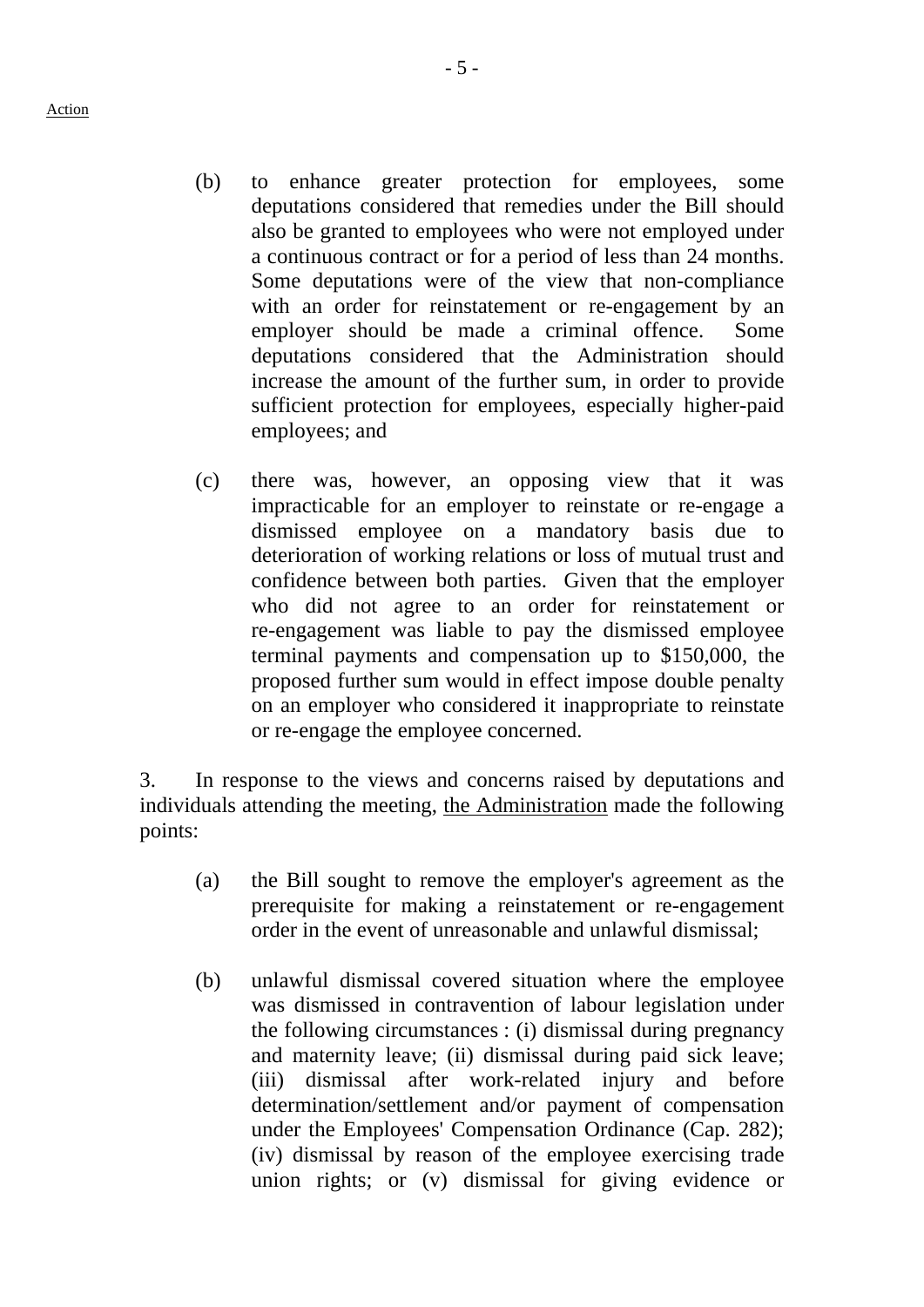information in any proceedings or inquiry in connection with the enforcement of relevant labour legislation. Under the Employment Ordinance (Cap. 57), only the making of claim for unreasonable and unlawful dismissal under (i) and (ii) above required the claimant to be an employee who had been

- (c) the Administration proposed a further sum payable to the employee concerned by the employer who failed to comply with an order for reinstatement or re-engagement made in an unreasonable and unlawful dismissal case. In drawing up the legislative proposal, the Government had made reference to overseas practices in this respect and considered the proposed payment of a further sum a pragmatic arrangement in balancing the interests of both employers and employees.
- Admin 4. The Administration was requested to provide information on overseas practices in respect of non-compliance of an order for reinstatement or re-engagement.

### **II. Any other business**

5. Members noted that the next meeting of the Bills Committee would be scheduled for 25 April 2016 at 2:30 pm to continue discussion with the Administration on the Bill.

6. There being no other business, the meeting ended at 4:25 pm.

Council Business Division 2 Legislative Council Secretariat 27 July 2016

employed under a continuous contract; and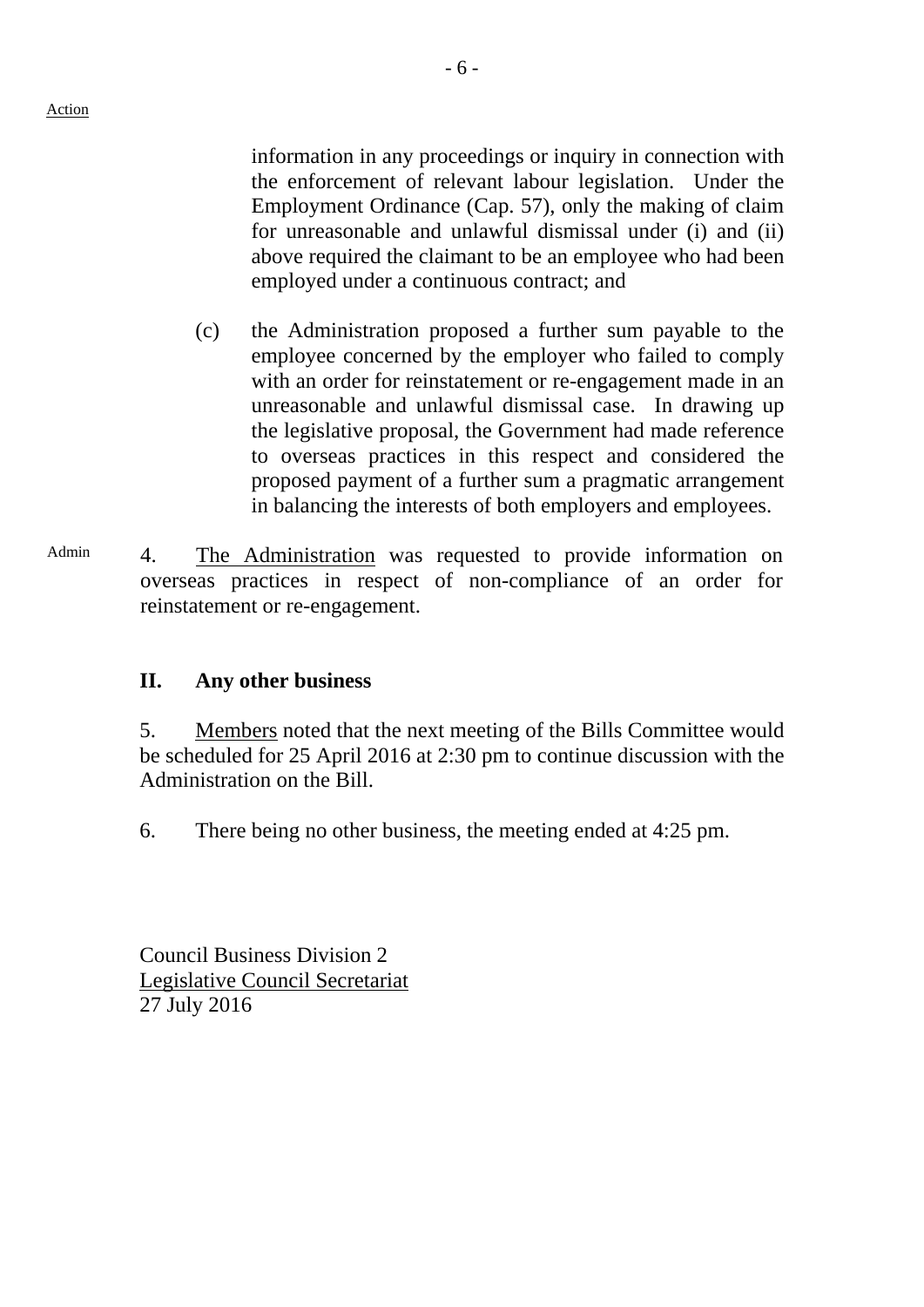# **Proceedings of meeting of the Bills Committee on Employment (Amendment) Bill 2016 held on Monday, 11 April 2016, at 2:30 pm in Conference Room 1 of the Legislative Council Complex**

| <b>Time</b><br>marker | <b>Speaker</b>                                                                                    | Subject(s) / Discussion                                        | <b>Action</b><br><b>Required</b> |
|-----------------------|---------------------------------------------------------------------------------------------------|----------------------------------------------------------------|----------------------------------|
| $000000 -$<br>000954  | Chairman                                                                                          | Opening remarks                                                |                                  |
| $000955 -$<br>001303  | Chairman<br>Mr SHIU Ka-fai, Liberal<br>Party                                                      | Presentation of views                                          |                                  |
| $001304 -$<br>001635  | Chairman<br>Mr WONG Kwai-sang,<br><b>Manpower Concern</b><br>Group                                | Presentation of views                                          |                                  |
| $001636 -$<br>001950  | Chairman<br>Mr YAU Yik-shing, The<br>Federation of Hong<br>Kong & Kowloon<br><b>Labour Unions</b> | Presentation of views<br>[LC Paper No. CB(2)1306/15-16(01)]    |                                  |
| $001951 -$<br>002320  | Chairman<br>Mr CHAN Hung, Hong<br>Kong Professional<br>Teachers' Union                            | Presentation of views<br>[LC Paper No. $CB(2)1246/15-16(02)$ ] |                                  |
| $002321 -$<br>002647  | Chairman<br>Mr WONG Kai-yeung                                                                     | Presentation of views                                          |                                  |
| $002648 -$<br>002953  | Chairman<br>Miss Suzanne WU,<br><b>Labour Party</b>                                               | Presentation of views                                          |                                  |
| $002954 -$<br>003309  | Chairman<br>Mr FAN Cheung-fung,<br>Hong Kong<br>Confederation of Trade<br>Unions                  | Presentation of views<br>[LC Paper No. CB(2)1306/15-16(02)]    |                                  |
| $003310 -$<br>003604  | Chairman<br>Mr LAI Chi-po                                                                         | Presentation of views                                          |                                  |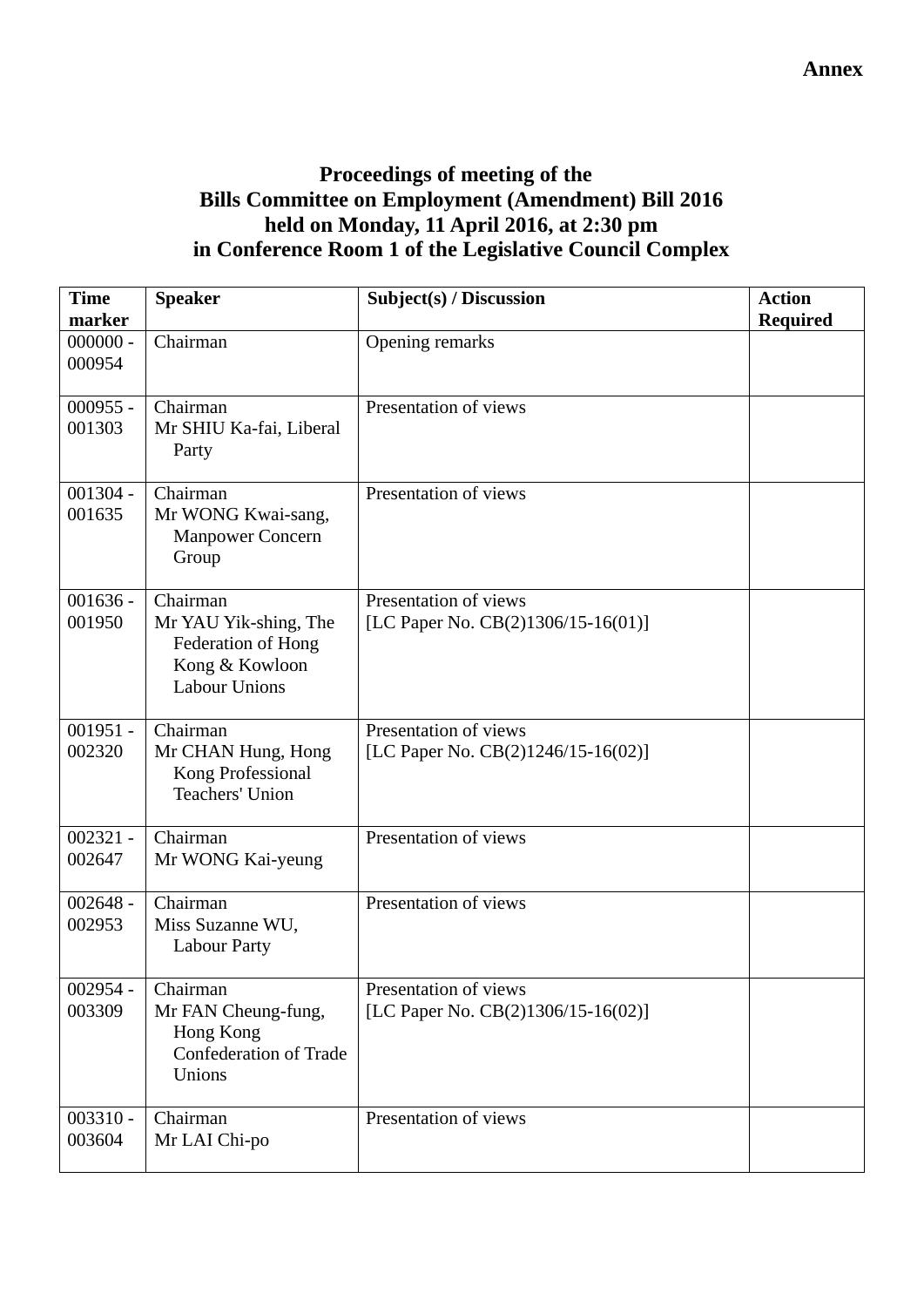| <b>Time</b><br>marker | <b>Speaker</b>                                                                                                          | Subject(s) / Discussion                                                                                                    | <b>Action</b><br><b>Required</b> |
|-----------------------|-------------------------------------------------------------------------------------------------------------------------|----------------------------------------------------------------------------------------------------------------------------|----------------------------------|
| $003605 -$<br>003912  | Chairman<br>Ms YAU Mei-po,<br>民生議政                                                                                      | Presentation of views                                                                                                      |                                  |
| 003913 -<br>004222    | Chairman<br>Miss WONG Hiu-kwan,<br>合味道杯麵之友                                                                              | Presentation of views                                                                                                      |                                  |
| $004223 -$<br>004505  | Chairman<br>Mr YEUNG Yue-chung,<br>Hong Kong Chef<br>Union                                                              | Presentation of views                                                                                                      |                                  |
| $004506 -$<br>004836  | $\overline{\text{Chairman}}$<br>Mr LEUNG Kam-wai,<br><b>Kwai Tsing District</b><br>Council member                       | Presentation of views                                                                                                      |                                  |
| 004837 -<br>005159    | Chairman<br>Mr NGAN Lit-chau,<br>Great Tsing Yi                                                                         | Presentation of views                                                                                                      |                                  |
| $005200 -$<br>005519  | Chairman<br>Mr CHONG Ka-wai                                                                                             | Presentation of views                                                                                                      |                                  |
| $005520 -$<br>005824  | Chairman<br>Mr WONG Yun-tat,<br>Neighbourhood and<br><b>Worker's Service</b><br>Centre                                  | Presentation of views<br>[LC Paper No. CB(2)1306/15-16(03)]                                                                |                                  |
| $005825 -$<br>010136  | Chairman<br>Mr TAM Lok-kei, Hong<br>Kong Buildings<br>Management and<br><b>Security Workers</b><br><b>General Union</b> | Presentation of views                                                                                                      |                                  |
| $010137 -$<br>010415  | Chairman<br>Ms Christine FONG<br>Kwok-shan, Sai Kung<br><b>District Council</b><br>member                               | Presentation of views                                                                                                      |                                  |
| $010416 -$<br>010821  | Chairman<br>Admin                                                                                                       | The Administration's response to the views and<br>concerns raised by deputations and individuals<br>attending the meeting. |                                  |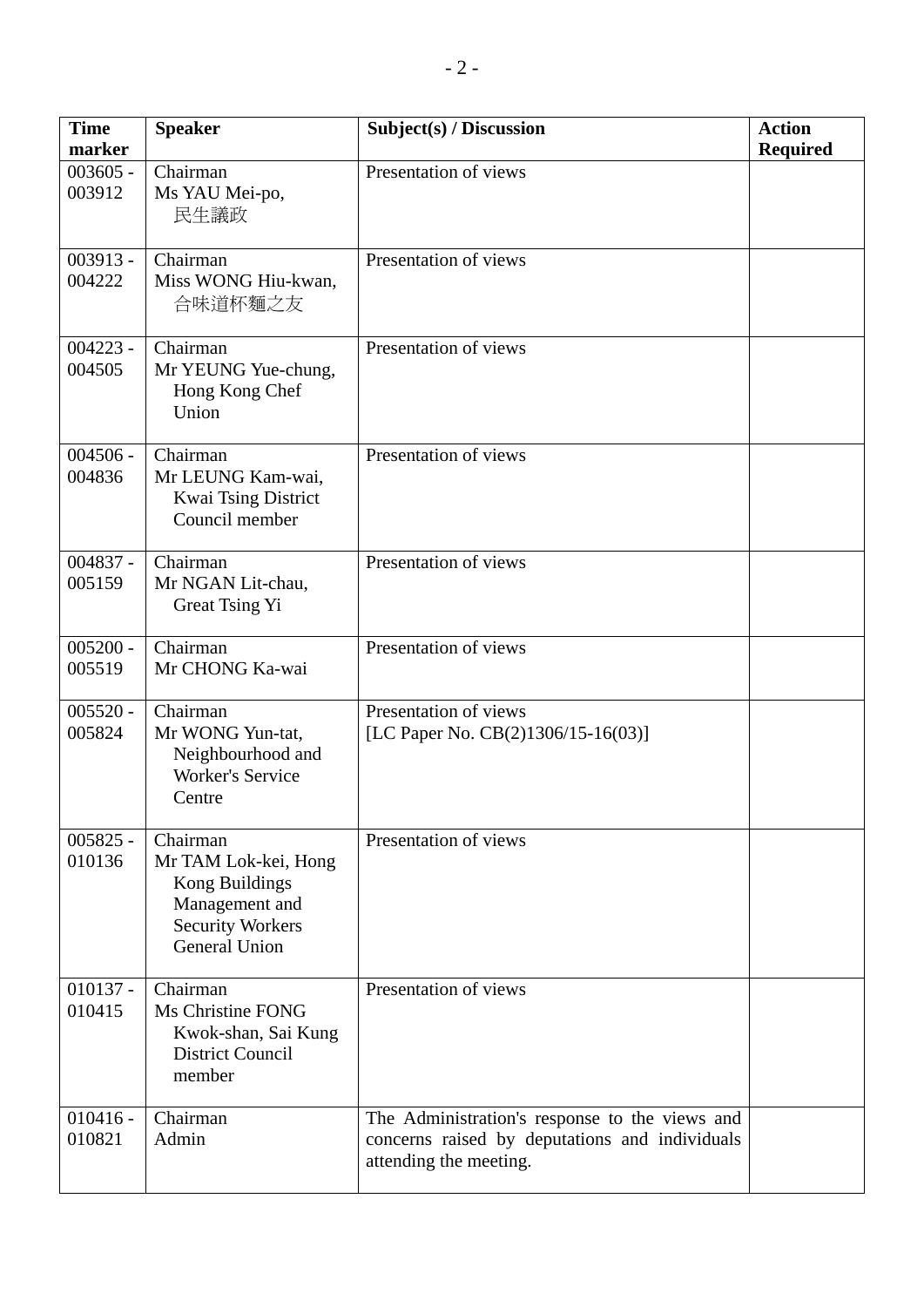| <b>Time</b><br>marker | <b>Speaker</b>                          | Subject(s) / Discussion                                                                                                                                                                                                                                                                                                                                                                                                                                                                                                                                                                                                                                                                                                                                                                                                                                                                                                                                                                                                                                                                                                                      | <b>Action</b><br><b>Required</b> |
|-----------------------|-----------------------------------------|----------------------------------------------------------------------------------------------------------------------------------------------------------------------------------------------------------------------------------------------------------------------------------------------------------------------------------------------------------------------------------------------------------------------------------------------------------------------------------------------------------------------------------------------------------------------------------------------------------------------------------------------------------------------------------------------------------------------------------------------------------------------------------------------------------------------------------------------------------------------------------------------------------------------------------------------------------------------------------------------------------------------------------------------------------------------------------------------------------------------------------------------|----------------------------------|
| $010822 -$<br>011650  | Chairman<br>Miss CHAN Yuen-han<br>Admin | <b>Miss</b><br>CHAN<br>Yuen-han<br>expressed<br>grave<br>that the Administration had<br>dissatisfaction<br>dragged its feet in taking forward the legislative<br>proposal, and that the proposed amount of the<br>further sum was too low to provide adequate<br>protection for employees, especially higher-paid<br>employees. She considered that the proposed<br>cap on the further sum, which was set at \$50,000,<br>should be adjusted upwards in line with wage<br>adjustments over the years.<br>The Administration reiterated that the amount of<br>the further sum was a consensus reached by the<br>Labour Advisory Board ("LAB") following<br>rounds of discussion. The Administration took<br>note of members' concerns in this regard.<br>Miss CHAN's enquiries and the Administration's<br>response regarding:<br>whether failure to pay the further sum by the<br>(a)<br>employer would constitute a criminal<br>offence; and<br>whether the employee concerned needed to<br>(b)<br>revert to the court or the Labour Tribunal<br>("LT") for payments in case the employer<br>failed to reinstate or re-engage the employee. |                                  |
| 011651<br>012235      | Chairman<br>Mr LEE Cheuk-yan<br>Admin   | Mr LEE Cheuk-yan noted that the Employment<br>(Amendment) Bill 2016 ("the Bill") did not cover<br>cases of unreasonable dismissal, in which mutual<br>consent of the employer and employee was still<br>required for the court or LT to make an order for<br>reinstatement or re-engagement.<br>He queried<br>about such inconsistency in the handling of cases<br>of unreasonable and unlawful dismissal as<br>proposed under the Bill and other cases of<br>unreasonable dismissal.<br>The Administration reiterated that the Bill sought<br>to remove the employer's agreement as the<br>prerequisite for making an order for reinstatement<br>or re-engagement in cases of unreasonable and<br>unfair dismissal.<br>The Administration had no<br>intention to extend the scope of the Bill.                                                                                                                                                                                                                                                                                                                                              |                                  |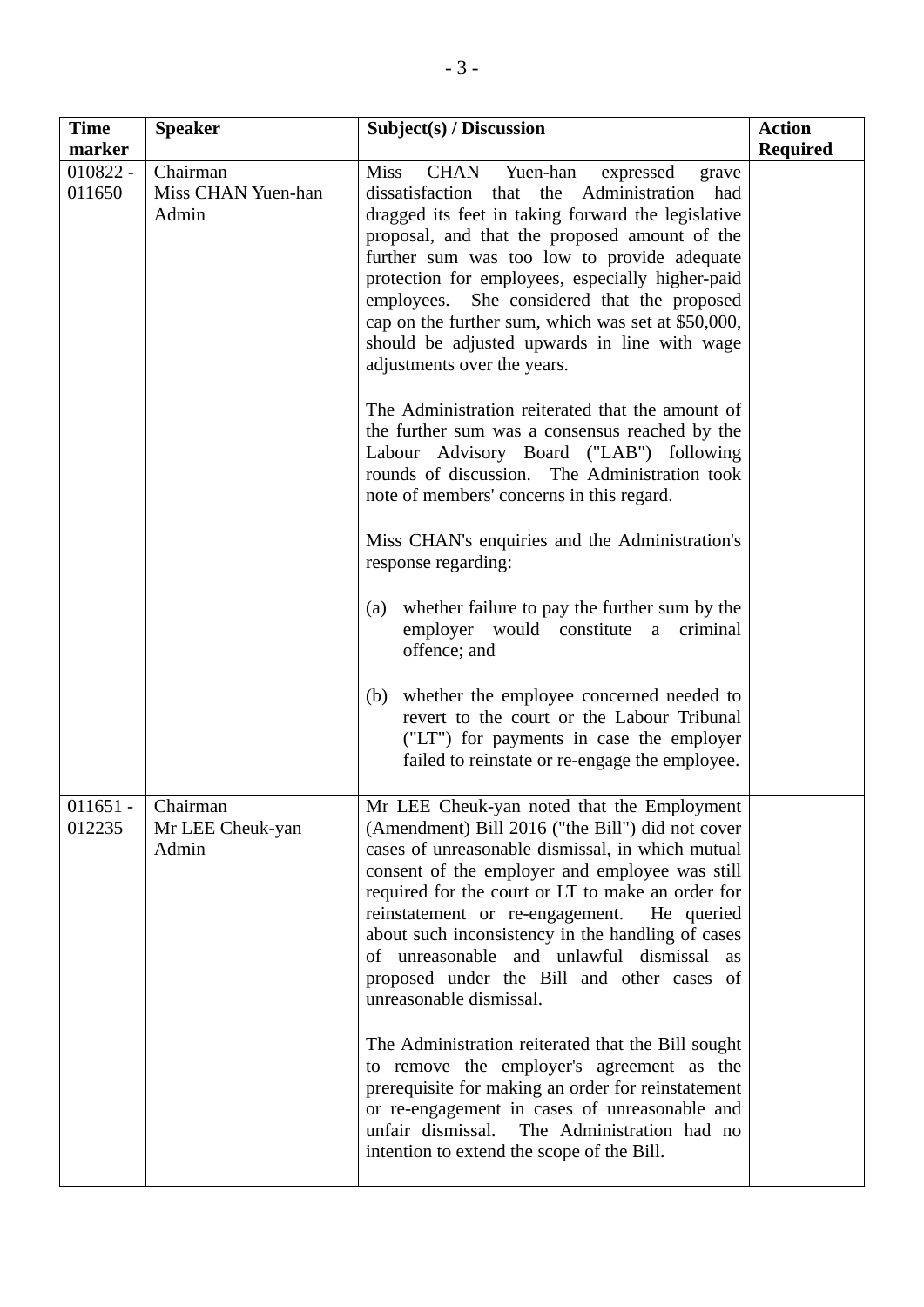| <b>Time</b><br>marker | <b>Speaker</b>                         | Subject(s) / Discussion                                                                                                                                                                                                                                                                                                                                                                                                                                                                                                                                                                                                                                                                                 | <b>Action</b><br><b>Required</b> |
|-----------------------|----------------------------------------|---------------------------------------------------------------------------------------------------------------------------------------------------------------------------------------------------------------------------------------------------------------------------------------------------------------------------------------------------------------------------------------------------------------------------------------------------------------------------------------------------------------------------------------------------------------------------------------------------------------------------------------------------------------------------------------------------------|----------------------------------|
|                       |                                        | considered<br>Mr<br>LEE<br>that<br>employers'<br>non-compliance with the order for reinstatement<br>or re-engagement should be made a criminal<br>offence in order to enhance the deterrence effect.<br>The Administration advised that in drawing up the<br>legislative proposal, reference had been made to<br>overseas practices in respect of the making of<br>compulsory reinstatement or re-engagement<br>order. Having regard to the circumstances of<br>Hong Kong and the views of employers and<br>employees, the current legislative proposal was<br>considered a pragmatic arrangement in balancing<br>the interests of parties concerned.<br>Mr LEE requested the Administration to provide | <b>Admin</b>                     |
|                       |                                        | information on overseas practices in respect of<br>non-compliance with an order for reinstatement or<br>re-engagement.                                                                                                                                                                                                                                                                                                                                                                                                                                                                                                                                                                                  |                                  |
| $012236 -$<br>012749  | Chairman<br>Mr KWOK Wai-keung<br>Admin | KWOK<br>Wai-keung<br>Mr<br>reiterated<br>his<br>dissatisfaction with the proposed maximum<br>amount of the further sum, which was considered<br>too low to have adequate deterrence effect. He<br>asked whether the Administration had worked out<br>any proposals regarding the ceiling of the further<br>of LAB.<br>for<br>consultation<br>sum<br>The<br>Administration advised that while it had taken<br>note of members' views, it was unable to provide<br>a concrete response at the moment.                                                                                                                                                                                                     |                                  |
|                       |                                        | Mr KWOK was concerned about those employees<br>who were unable to obtain the compensation<br>awarded by LT specified in the order for<br>reinstatement or re-engagement due to<br>the<br>winding-up of their employers' companies.<br>He<br>pointed out that the Protection of Wages on<br>Insolvency Fund ("the Fund") did not cover sums<br>payable by employers for non-compliance with a<br>reinstatement or re-engagement order. He asked<br>whether the Administration would amend the<br>Protection of Wages on Insolvency Ordinance<br>(Cap. 380) ("PWIO") to address such problem.                                                                                                             |                                  |
|                       |                                        | The Administration responded that depending on<br>the kinds of payments owed, the affected<br>employees could make application to the Fund for<br>ex gratia payments in respect of payments                                                                                                                                                                                                                                                                                                                                                                                                                                                                                                             |                                  |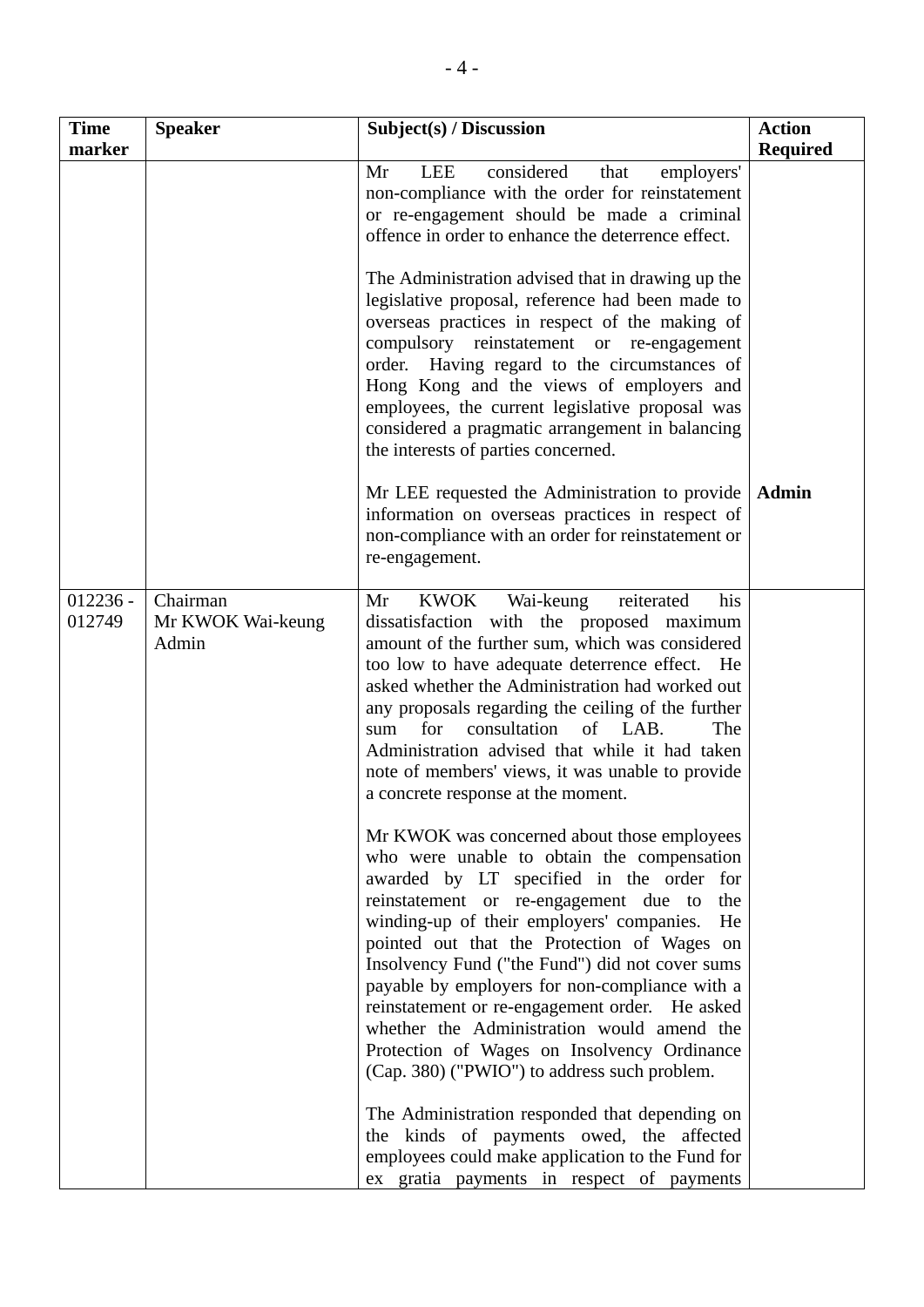| <b>Time</b><br>marker | <b>Speaker</b>                                              | Subject(s) / Discussion                                                                                                                                                                                                                                                                                                                                                                                                                                                      | <b>Action</b><br><b>Required</b> |
|-----------------------|-------------------------------------------------------------|------------------------------------------------------------------------------------------------------------------------------------------------------------------------------------------------------------------------------------------------------------------------------------------------------------------------------------------------------------------------------------------------------------------------------------------------------------------------------|----------------------------------|
|                       |                                                             | awarded by LT. The Administration had no plan<br>to amend PWIO in the context of the Bill.                                                                                                                                                                                                                                                                                                                                                                                   |                                  |
| $012750 -$<br>013409  | Chairman<br>Ms Cyd HO<br>Mr WONG Kai-yeung                  | Ms Cyd HO said that the Labour Party expressed<br>support for increasing the maximum amount of<br>the further sum, and considered that due regard<br>should be given to imposing criminal liability on<br>the employer who failed to comply with the<br>reinstatement or re-engagement order.<br>At the invitation of Ms HO, Mr WONG<br>Kai-yeung supplemented his views<br>the<br>on<br>meaning of "reasonably practicable" in the<br>proposed section 32N(3B) of the Bill. |                                  |
| $013410 -$<br>013941  | Chairman<br>Mr LEUNG Yiu-chung<br>Admin                     | Mr LEUNG Yiu-chung considered that the<br>employer's agreement for making an order for<br>reinstatement or re-engagement was an absurd<br>requirement. He requested the Administration to<br>provide information on the respective numbers of<br>cases in which the employers agreed and<br>disagreed to the making of the order for<br>reinstatement or re-engagement by the court or<br>LT.                                                                                |                                  |
|                       |                                                             | The Administration advised that since the<br>enactment of the relevant labour legislation, there<br>were not many cases where the court or LT had<br>ordered to reinstate or re-engage the dismissed<br>employees. On the other hand, around 20% of<br>dismissed employees seeking reinstatement or<br>re-engagement were reinstated or re-engaged by<br>their employers upon the reconciliation of the<br>Labour Department.<br>Mr LEUNG took the view that the proposed    |                                  |
|                       |                                                             | amount of the further sum was too low to<br>safeguard the reinstatement or re-engagement<br>right of an employee.<br>The Administration<br>reiterated that the proposed amount of the further<br>sum was a consensus reached by LAB.                                                                                                                                                                                                                                         |                                  |
| $013942 -$<br>014451  | Chairman<br>Mr CHUNG Kwok-pan<br>Admin<br>Mr WONG Kai-yeung | Responding to Mr CHUNG Kwok-pan's enquiry,<br>the Administration advised that the legislative<br>proposal was applicable to foreign domestic<br>helpers,<br>as labour legislation covered all<br>employees, including foreign domestic helpers,<br>working in Hong Kong.                                                                                                                                                                                                     |                                  |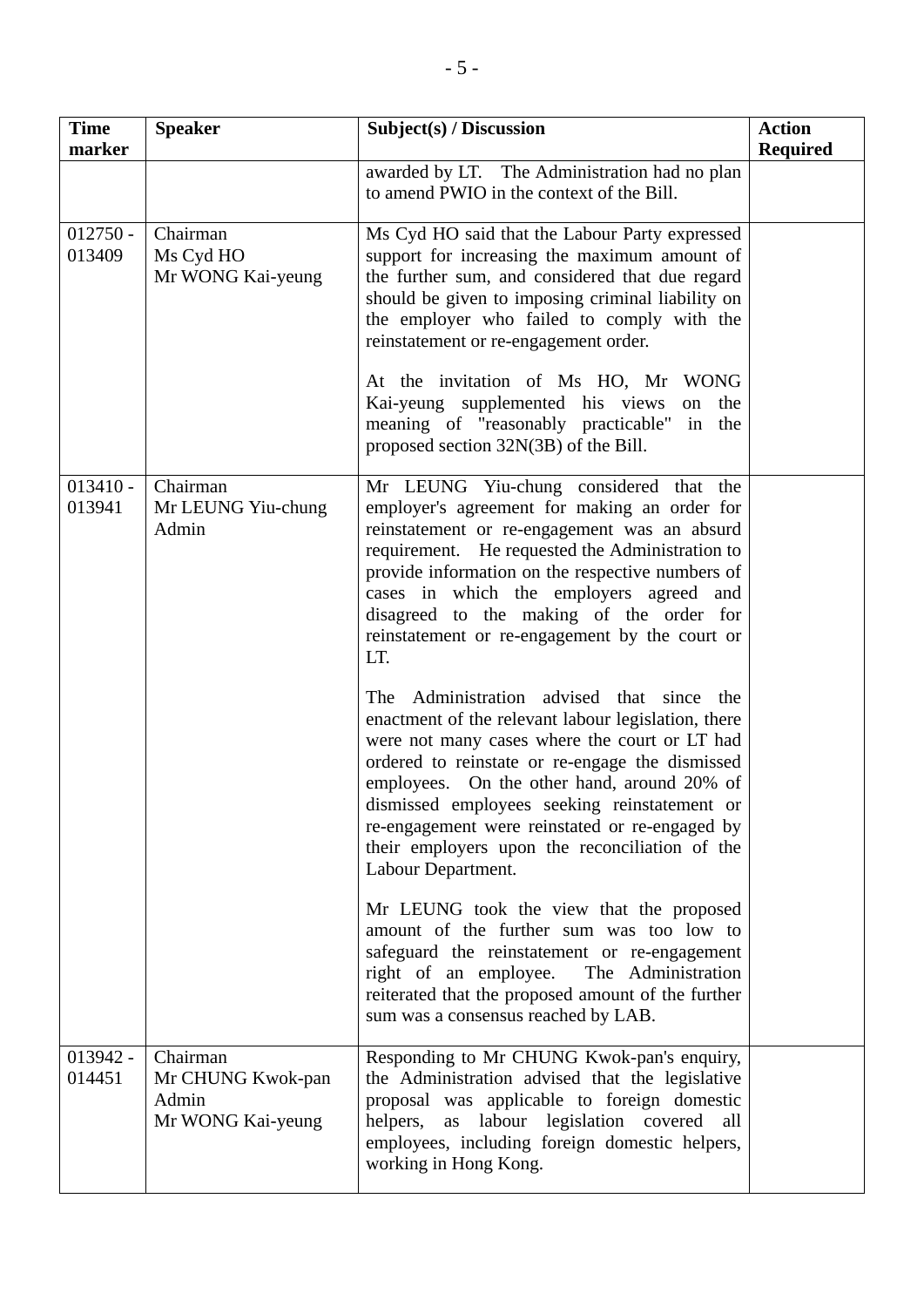| <b>Time</b><br>marker | <b>Speaker</b>                        | Subject(s) / Discussion                                                                                                                                                                                                                                                                                                                                                                                                                                               | <b>Action</b><br><b>Required</b> |
|-----------------------|---------------------------------------|-----------------------------------------------------------------------------------------------------------------------------------------------------------------------------------------------------------------------------------------------------------------------------------------------------------------------------------------------------------------------------------------------------------------------------------------------------------------------|----------------------------------|
|                       |                                       | Mr CHUNG cast doubt about the practicability of<br>making a compulsory order for reinstatement or<br>re-engagement given that the relationship<br>between the employer and employee might<br>deteriorate<br>following<br>further<br>the<br>legal<br>proceedings.                                                                                                                                                                                                      |                                  |
|                       |                                       | The<br>Administration<br>explained that before<br>determining whether to make an order for<br>reinstatement or re-engagement, the court or LT<br>had to consider a number of factors, including the<br>relationship between the employer and the<br>employee, and both the employer and employee<br>would be given an opportunity to present their<br>cases in respect of the making of such an order.                                                                |                                  |
|                       |                                       | At the invitation of Mr CHUNG, Mr WONG<br>Kai-yeung pointed out that while court orders for<br>reinstatement or re-engagement were rarely made<br>jurisdictions,<br>the<br>right<br>overseas<br>in<br>to<br>reinstatement had symbolic significance in the<br>human rights context.                                                                                                                                                                                   |                                  |
| $014452 -$<br>015041  | Chairman<br>Mr LEE Cheuk-yan<br>Admin | Mr LEE Cheuk-yan enquired about the meaning<br>of "reasonably practicable" for considering<br>whether the employer could comply with an order<br>for reinstatement or re-engagement.                                                                                                                                                                                                                                                                                  |                                  |
|                       |                                       | The Administration explained that in determining<br>whether to make an order for reinstatement or<br>re-engagement, the court or LT would take into<br>account the circumstances of the case and would<br>only make such an order when it considered that<br>the order was appropriate and the compliance<br>with the order by the employer was reasonably<br>practicable.                                                                                            |                                  |
|                       |                                       | Mr LEE asked about the reasons why the<br>provisions relating to making an order for<br>reinstatement or re-engagement under the Bill<br>different from those<br>in<br>the<br>were<br>four<br>discrimination-related ordinances, namely the Sex<br>Discrimination Ordinance (Cap.<br>480),<br>the<br>Disability Discrimination Ordinance (Cap. 487),<br>the Family Status Discrimination Ordinance<br>(Cap. 527) and the Race Discrimination<br>Ordinance (Cap. 602). |                                  |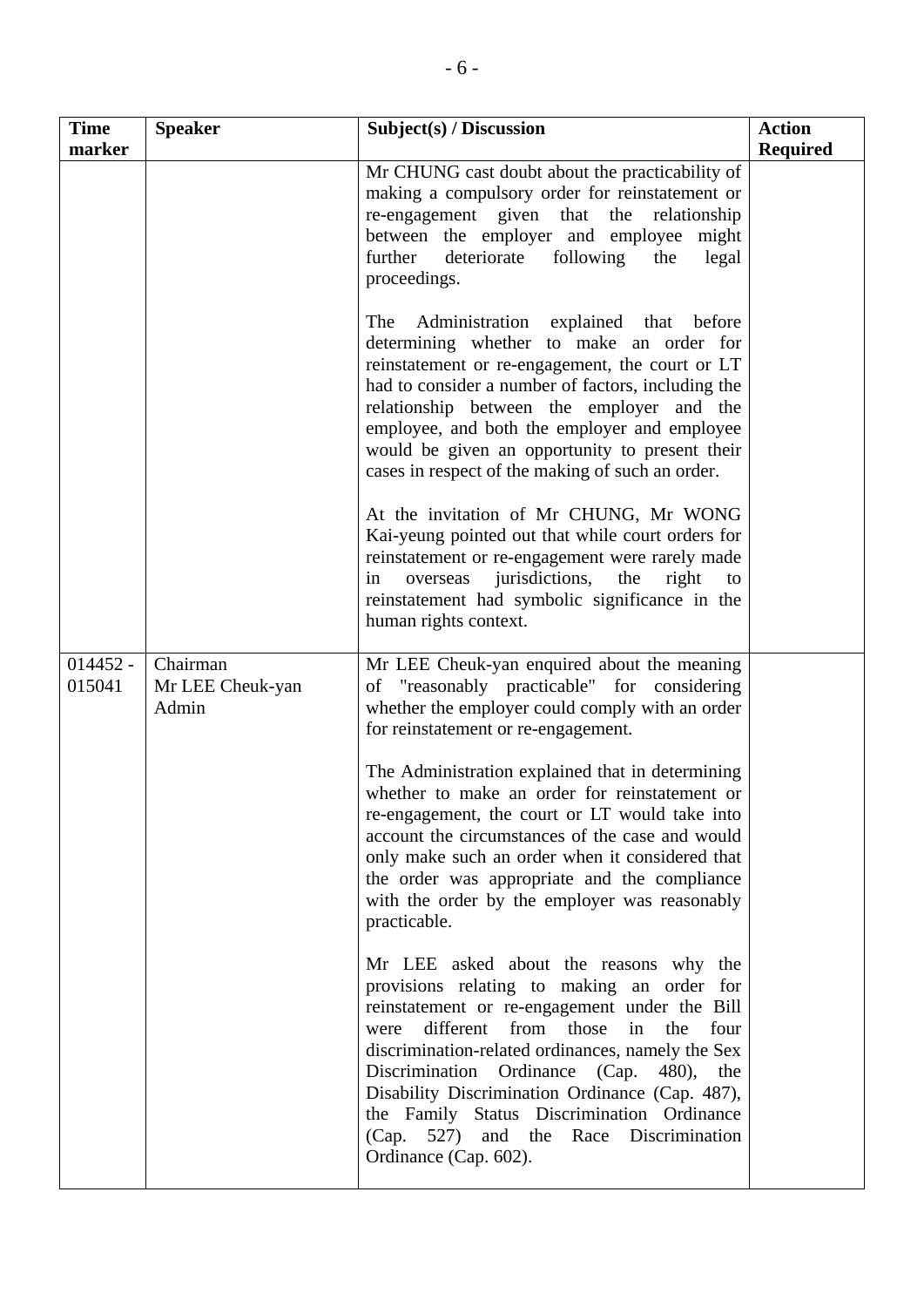| <b>Time</b><br>marker | <b>Speaker</b>   | Subject(s) / Discussion                                                                                                                                                                                                                                                                                                                                                                                           | <b>Action</b><br><b>Required</b> |
|-----------------------|------------------|-------------------------------------------------------------------------------------------------------------------------------------------------------------------------------------------------------------------------------------------------------------------------------------------------------------------------------------------------------------------------------------------------------------------|----------------------------------|
|                       |                  | Administration advised<br>The<br>that<br>the<br>four<br>discrimination-related<br>ordinances<br>had<br>no<br>provision on non-compliance of an order for<br>re-employment. The Administration considered<br>it appropriate to spell out in the Bill the<br>employer's liability for failure to comply with an<br>order for reinstatement or re-engagement.                                                        |                                  |
| $015042 -$<br>015531  | Chairman<br>ALA3 | In response to the enquiries raised by members at<br>the previous meeting, ALA3 made the following<br>points:                                                                                                                                                                                                                                                                                                     |                                  |
|                       |                  | Operation of the reinstatement or re-engagement<br>order in the discrimination-related ordinances                                                                                                                                                                                                                                                                                                                 |                                  |
|                       |                  | in the four discrimination-related ordinances,<br>(a)<br>the term "re-engagement" was not used.<br>Instead, the District Court could order an<br>employer to "re-employ" an employee ("the<br>Order") without the need to first secure the<br>employer's agreement; and                                                                                                                                           |                                  |
|                       |                  | stipulated<br>in the<br>four<br>$(b)$ it was<br>not<br>discrimination-related ordinances the legal<br>consequences for an employer who failed to<br>The employee<br>comply with the Order.<br>concerned could only be able to enforce the<br>order under Order 45 rule 5 of the District<br>Court Rules.<br>Such remedies included<br>committal<br>of<br>the<br>for<br>employer<br>non-compliance with the Order. |                                  |
|                       |                  | Definition of the term "re-engagement"                                                                                                                                                                                                                                                                                                                                                                            |                                  |
|                       |                  | "re-engagement" was not a term that had<br>(a)<br>been specifically defined under any judicial<br>decisions in Hong Kong, but it was a term<br>specifically defined and used in the context<br>of EO under section 32N; and                                                                                                                                                                                       |                                  |
|                       |                  | the term "re-engagement" was also used in<br>(b)<br>section 115 of the Employment Rights Act<br>1996 in UK. The existing section 32N of<br>EO was modelled on section 115 of the<br>Employment Rights Act 1996 in UK.                                                                                                                                                                                             |                                  |